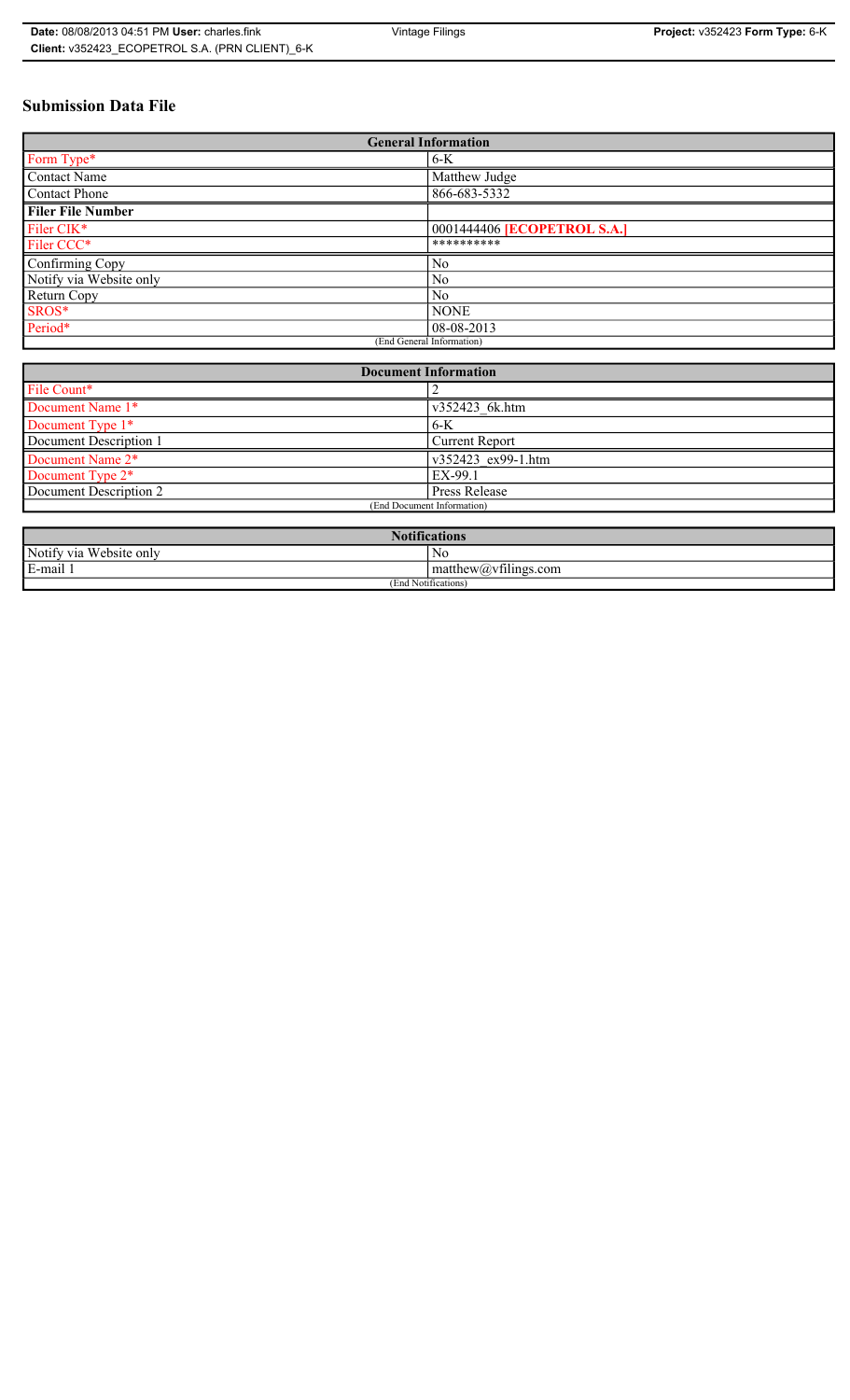### **SECURITIES AND EXCHANGE COMMISSION Washington, D.C. 20549**

### **FORM 6-K REPORT OF FOREIGN PRIVATE ISSUER PURSUANT TO RULE 13a-16 OR 15d-16 OF THE SECURITIES EXCHANGE ACT OF 1934**

August, 2013

Commission File Number: 333-153452

**ECOPETROL S.A.**

*(Exact name of registrant as specified in its Charter)*

Carrera 7 No. 37 – 69 BOGOTA – COLOMBIA

*(Address of registrant's principal executive offices)*

Indicate by check mark whether the registrant files or will file annual reports under cover Form 20-F or Form 40-F.

Form 20-F  $\boxtimes$  Form 40-F  $\Box$ 

Indicate by check mark if the registrant is submitting the Form 6-K in paper as permitted by Regulation S-T Rule 101(b)(1):

 $Yes$   $\Box$  No  $X$ 

Indicate by check mark if the registrant is submitting the Form 6-K in paper as permitted by Regulation S-T Rule 101(b)(7):

 $Yes$   $\Box$  No  $X$ 

Indicate by check mark whether by furnishing the information contained in this Form, the registrant is also thereby furnishing the information to the Commission pursuant to Rule 12g3-2(b) under the Securities Exchange Act of 1934.

 $Yes$   $\square$  No  $X$ 

If "Yes" is marked, indicate below the file number assigned to the registrant in connection with Rule 12g3-2(b): 82- N/A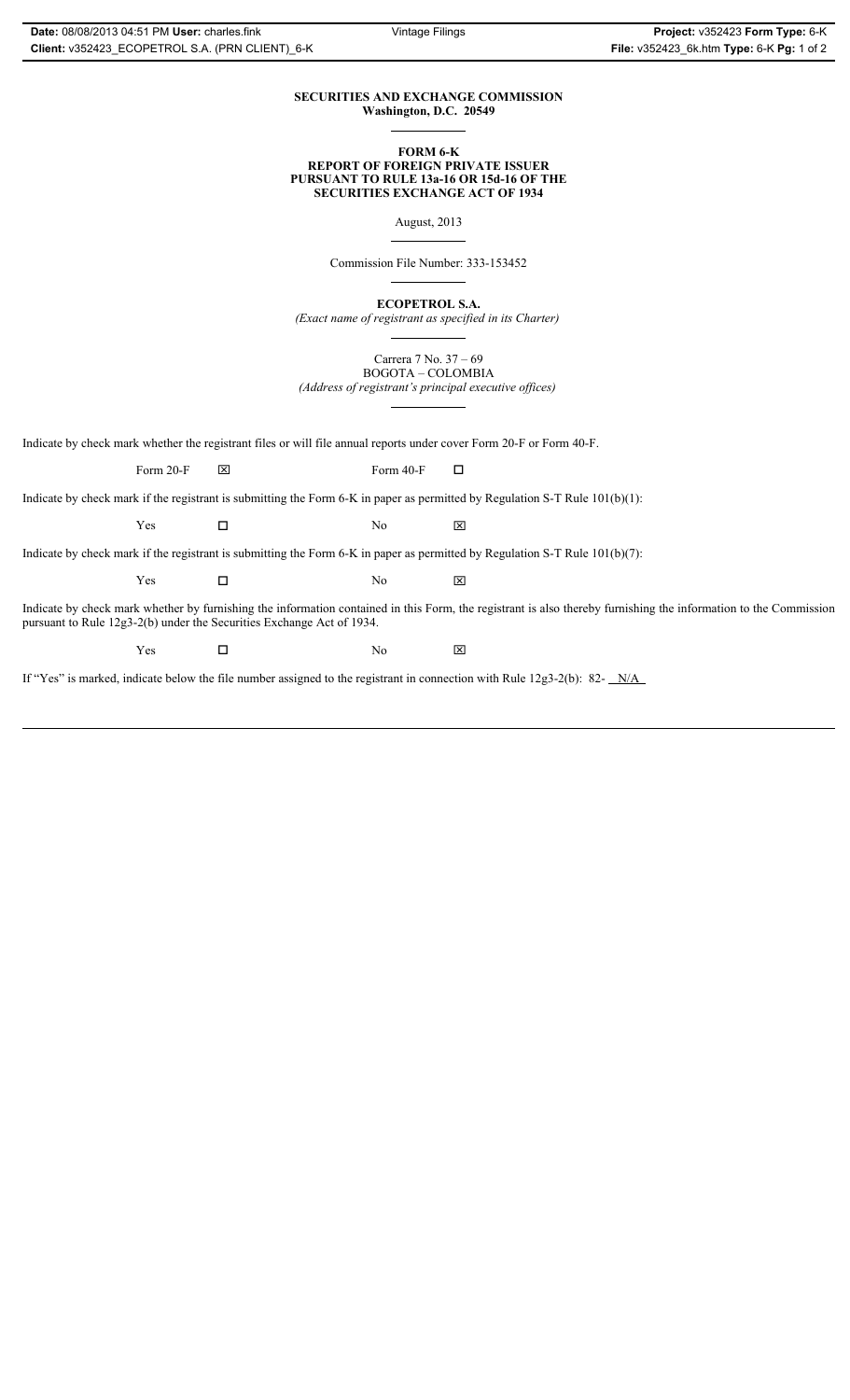## **SIGNATURE**

Pursuant to the requirements of the Securities Exchange Act of 1934, the Registrant has duly caused this report to be signed on its behalf by the undersigned, thereto duly authorized.

Date: August 8, 2013

Ecopetrol S.A.

By: /s/ Adriana M. Echeverri

Name: Adriana M. Echeverri Title: Chief Financial Officer